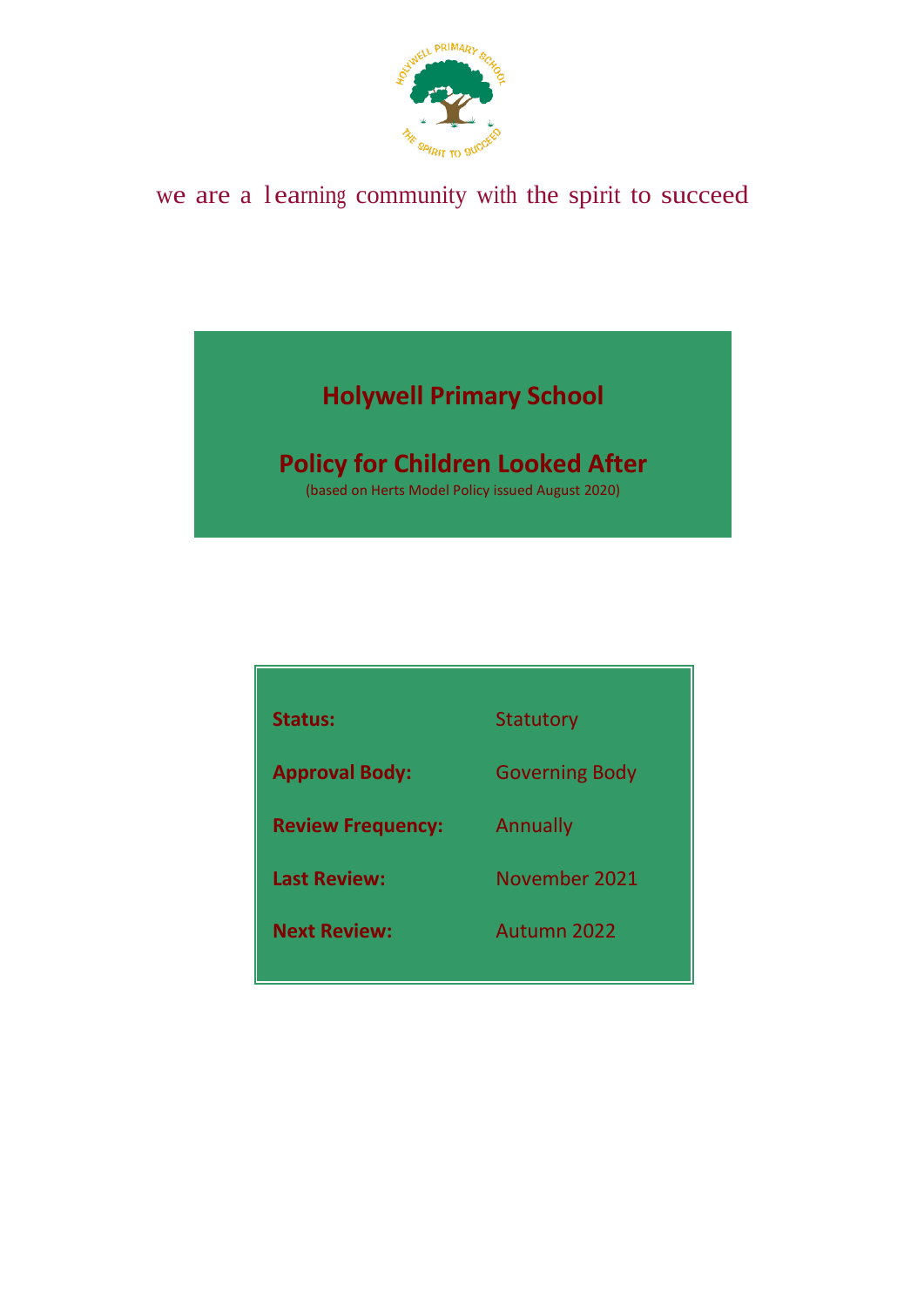

# **Policy for Children Looked After**

# **1. Background**

- 1.1 There has been concern since the mid-Seventies that the education of children in care has been neglected. Conversely, from about the same time, attention was also being drawn to the important part that successful schooling could play in helping children escape from social disadvantage. In 1995, a joint report by the Social Services Inspectorate and Ofsted stated that the care and education systems were failing to promote the educational achievement of children in care and drew attention to:
	- Poor exam success rates in comparison with the general population
	- A high level of disruption and change in school placements
	- Lack of involvement in extracurricular activities
	- Inconsistent or no attention paid to homework
	- Underachievement in further and higher education
- 1.2 It is, therefore, essential that schools promote the achievement of such vulnerable children, who may also face additional barriers because of their race, ethnicity, religion and beliefs, sexual orientation or because they are disabled. All schools should have a policy for Children Looked After that is subject to review and approval by the Governing Body. The policy should set out not only the ethos of the school in its approach to meeting the needs of children looked after by a local authority, but also the procedures that will ensure participation in high quality teaching and learning and in making good or accelerated progress.
- 1.3 The Children Act (1989) introduced changes in terminology. The term 'in care' now refers solely to children who are subject to Care Orders. Children who are cared for on a voluntary basis are 'accommodated' by the local authority. Both these groups are said to be 'looked after children' (LAC) or children in care or 'children looked after' (CLA) by the local authority, the term used by Hertfordshire. Accommodated children also include those in receipt of respite care – if it exceeds 20 days in one episode or over 120 days a year.
- 1.4 It is important not to confuse a young person's legal status with their living arrangements. For example, a child on a Care Order can be living with:
	- Foster carers
	- In a children's home
	- In a residential school
	- With relatives, or
	- Even with parents under supervision of Children's Services

Similarly, an 'accommodated' child can be living:

- In foster care
- In a children's home, or
- In a residential school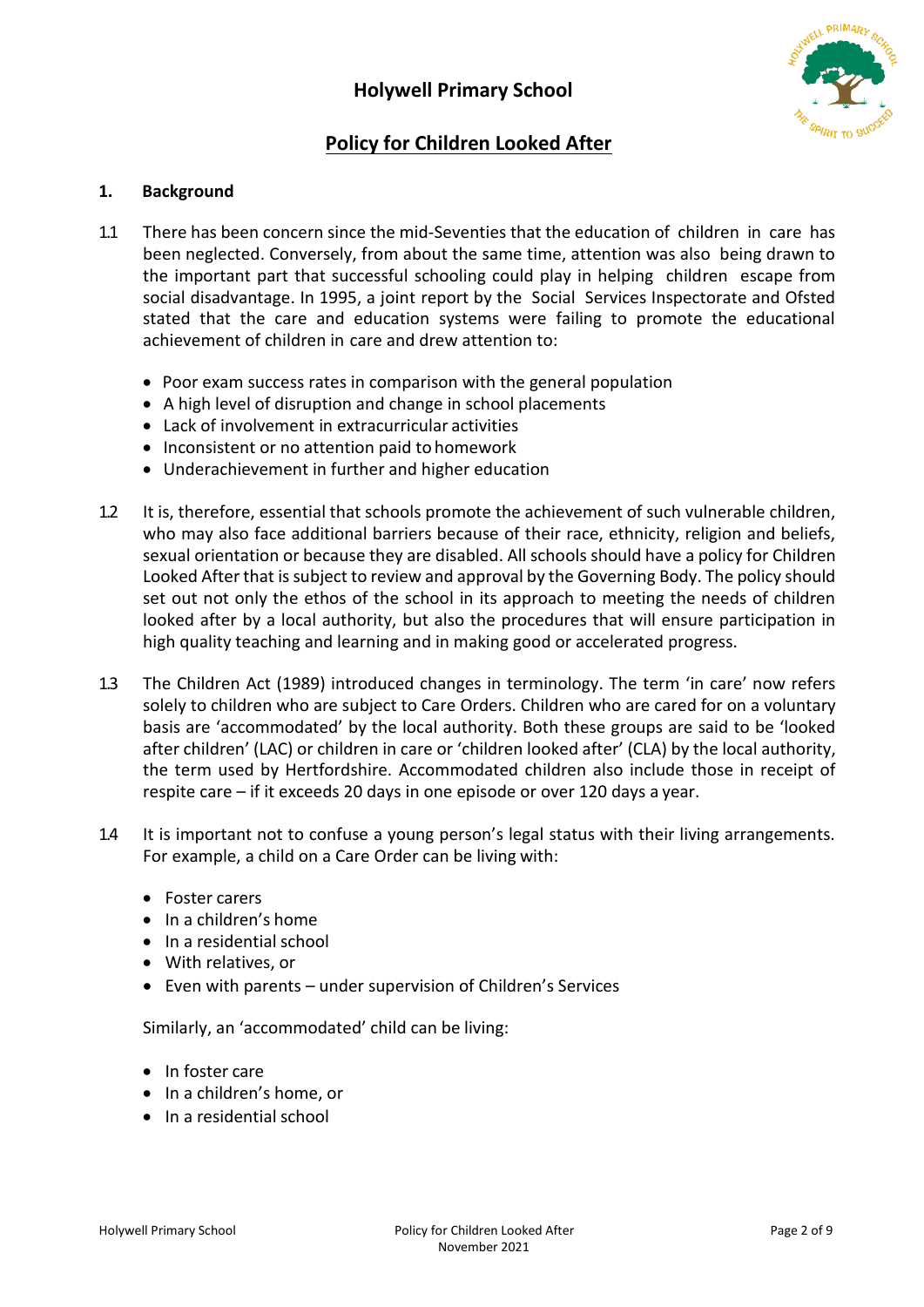- 1.5 This policy incorporates requirements set out in the statutory guidance on the duty on local authorities to promote the educational achievement of looked after children CSF4093 under section 52 of the Children Act 2004, the Role and Responsibilities of the Designated Teacher – Statutory Guidance for School Governors (2009) and the Hertfordshire Policy Statement on Children Looked After and should be read in conjunction with it. All schools have been issued with a copy of each document and may also refer to the Virtual School page on the Hertfordshire GRID for Learning, [www.thegrid.org.uk/virtualschool.](http://www.thegrid.org.uk/virtualschool)
- 1.6 The Children and Families Act 2014 amends section 22 of the Children Act 1989 to require every local authority in England to appoint an officer employed by the authority, or another authority, to make sure that its duty to promote the educational achievement of its looked after children is properly discharged. This officer is referred to as the Virtual School Head (VSH). In Hertfordshire, Felicity Evans is the Virtual School Head.

#### 1.7 **Coronavirus response:**

*At Holywell Primary school,* We have reviewed the Virtual School Recovery Curriculum presentation and delivered the Attachment Aware and Trauma Informed Toolkit training to all school staff and will develop a school response based on the principles promoted in both. We have also prepared an action plan to ensure that the whole school takes a holistic approach to well-being. This will help to create an ethos where all of those working within the school feel confident in reporting and evidencing issues relating to equality and diversity. Promoting an inclusive environment is key to the well-being of all pupils as is a commitment to deepening pupils' understanding of "democracy, individual liberty, the rule of law and mutual respect and tolerance" (Ofsted 2019).

#### **2. Policy Objective:**

2.1 To promote the educational achievement and welfare of Children Looked After (CLA) and Children Previously Looked After (PLA) on the roll of this school

# **Name of the Designated Teacher for CLA and PLA**

Mr Coert van Straaten - Headteacher

#### **Name of the Designated School Governor for CLA and PLA** Michaela Kirtley

- *2.2* At **Holywell Primary School** we will ensure that children looked after(CLA) and children previously looked after (PLA) have access to excellent educational provision and are prioritised for additional support through school-based interventions to achieve as well as possible, in accordance with the '*DfE Designated teacher for looked-after and previously looked-after children Statutory guidance for local-authority-maintained schools carrying out duties for looked-after and previously looked-after children. 28th February 2018.*
- 2.3 We recognise that our school plays a vital role in providing a stable base for CLA and in promoting their academic, social and emotional development. We promote whole school staff training in their specific needs, so that all adults at this school are sensitive to the barriers to learning that CLA experience and feel able to support the children discretely and confidentially, as needs arise. We understand the need to work in a 'relationship-based' way so that children looked after and previously looked after feel valued and a part of our school community.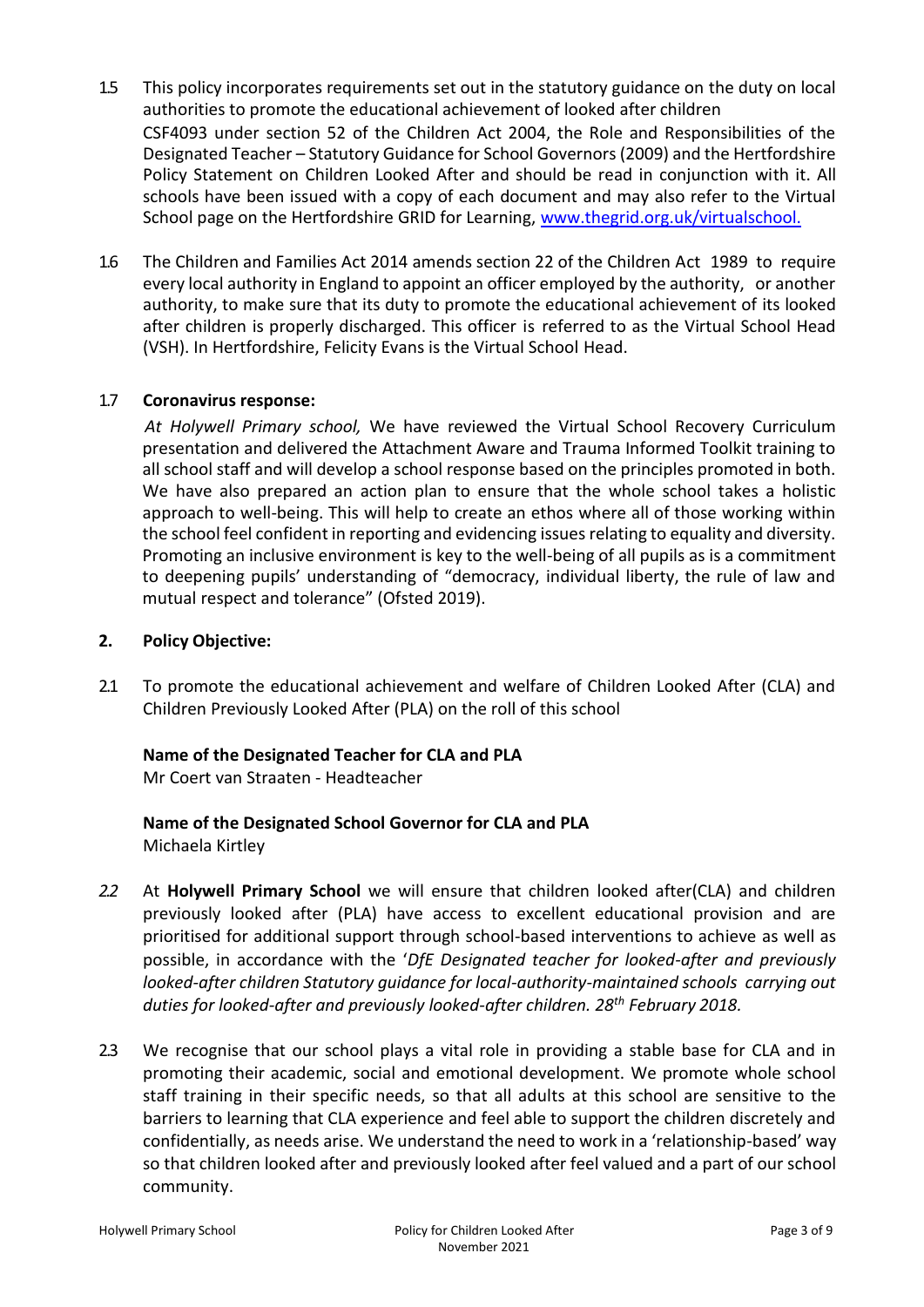2.4 Our aim is to champion the needs of CLA to ensure they make rapid educational and social progress during their period in care on the roll of this school.

# **3. Our Aims for CLA:**

- to provide a safe and secure environment where educational progress and stability is always central to the planning and all adults understand the specific needs of CLA and PLA
- to narrow the gap between the attainment of CLA and PLA and their peers, ensuring **accelerated** and **rapid** progress
- that they benefit from school-based interventions, even if they do not meet the criteria for that intervention *(DfE Designated teacher for looked-after and previously looked- after children Statutory guidance for local-authority-maintained schools carrying out duties for looked-after and previously looked-after children. 28th February 2018)* and to use the allocated Pupil Premium *Plus* (PP+) to ensure effective impact
- for all CLA to have at least termly Personal Education Planning (ePEP) meetings each academic year and for the joint planning and quality first teaching to have measurable impact on each child's learning on a daily basis, *(DfE Designated teacher for looked-after and previously looked-after children Statutory guidance for local-authority-maintained schools carrying out duties for looked-after and previously looked-after children. 28th February 2018)*
- for all adults to provide sensitive, child-led support, adopting a relation-ship based approach and with at least one key adult with whom the child or young person has a trusted relationship and who will act as an advocate for them and take a special interest in their progress in all school activities.
- that school systems facilitate discrete support, that includes a strong relationship between schools staff, carers and children looked after on roll.
- CLA will be advantaged within school policies and procedures, with their needs explicitly considered and provided for *(DfE Designated teacher for looked-after and previously looked-after children Statutory guidance for local-authority-maintained schools carrying out duties for looked-after and previously looked-after children. 28th February 2018.)*
- Our Behaviour Policy maintains clear boundaries and expectations about behaviour but we understand that not all behaviour is a matter of choice. We will not enforce sanctions that shame and ostracise children looked after from their peers, school, community or family. In this school we seek to create an inclusive and positive school ethos for every pupil.
- CLA and PLA and their families will feel part of the school community; they will be actively welcomed, involved and engaged into this school community *(DfE Designated teacher for looked-after and previously looked-after children Statutory guidance for local-authoritymaintained schools carrying out duties for looked-after and previously looked-after children. 28th February 2018).*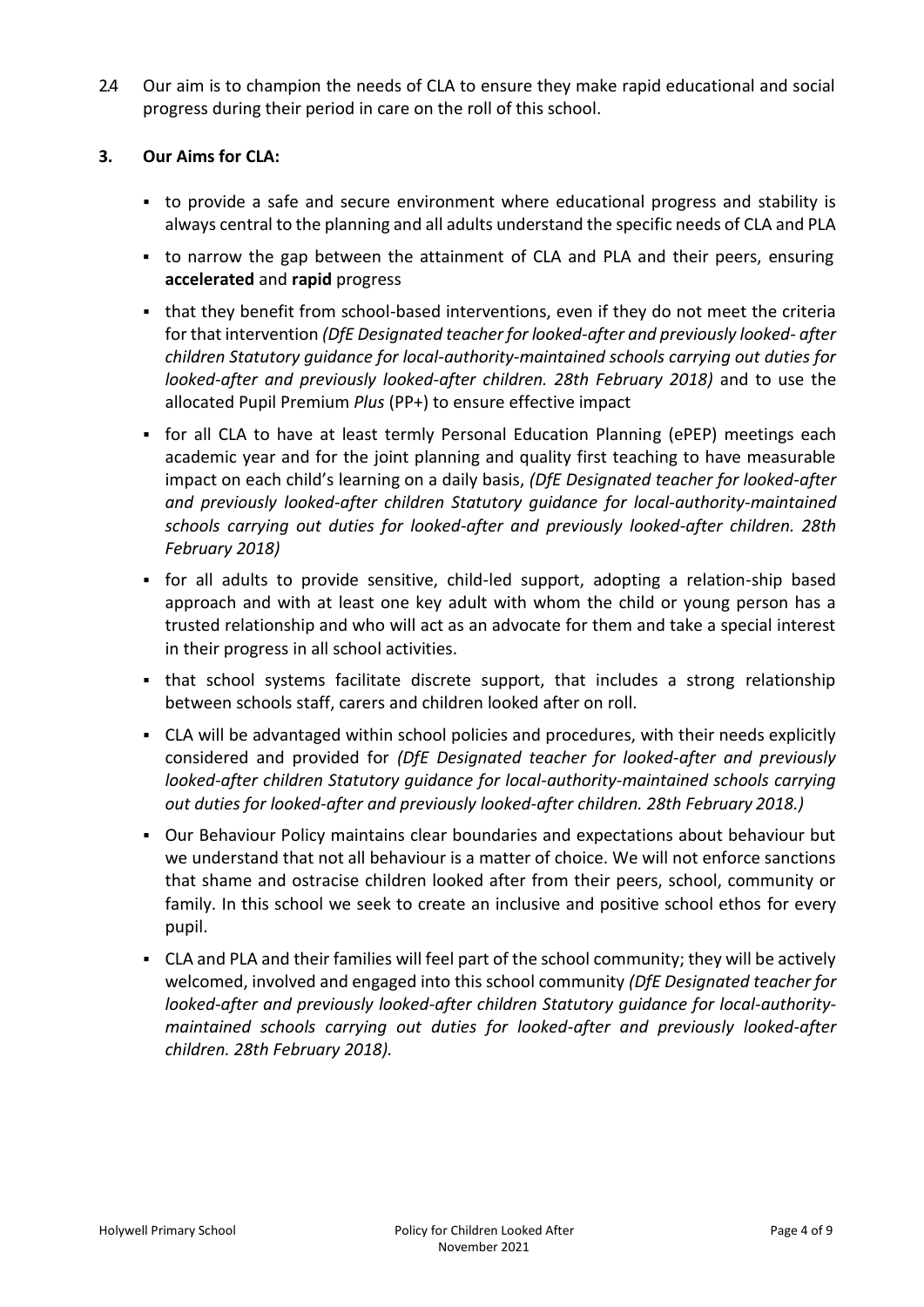#### **4. Educational Planning for Children Looked After**

#### 4.1 Personal Education Plans (ePEP) and CLA Self Evaluation Forms(CLASEF)

The school will ensure that every CLA on roll has a Personal Education Planning (ePEP) meeting that is reviewed termly, within the statutory care planning framework, and in collaboration with the social worker, carer and other relevant professionals. In any one school year there will be at least 3 PEP meetings for each CLA, The school will complete the all sections of the CLASEF to share our plan for improvement and development in school for disadvantaged children and also to inform the Hertfordshire Virtual School of the school's policy and practice, to account for the efficient and effective spend of the PP+ funding and to inform the school Governing Body as the annual report.

#### 4.2 Roles and Responsibilities

- 4.2.1 **The Headteacher and Governing Body** are committed to promoting improved educational life chances for CLA and PLA. They will ensure that the Designated Teacher for Children Looked After has qualified teacher status, appropriate seniority in the leadership team and time and experience to fulfil this statutory role and have at least 2 days per year training to remain fully informed.. They will monitor the role of the Designated Teacher to ensure that all CLA and PLA make accelerated and rapid progress and that the whole school staff receive appropriate training.
- 4.2.2 **The Designated Teacher for Children Looked After and Children Previously Looked After is Mr Coert van Straaten.** He is a qualified teacher, and will promote improved educational life chances for CLA and PLA by:
	- ensuring that the CLA or PLA has access to quality first teaching
	- tracking the progress of CLA and PLA across the curriculum using data, teacher reports and book looks
	- ensuring that the PP+ is used effectively and efficiently
	- performing a coordinating role with school staff and outside agencies
	- ensuring effective communication with the school's assigned Education Adviser from the Virtual School
	- developing expertise in the field of CLA, including attachment theory, and trauma informed practice
	- delivering the Virtual School training:' An introduction to Attachment Aware and Trauma-informed Practice' to the whole school;
	- providing and attending training and offering advice to the whole schoolstaff
	- promoting a school culture which is supportive, relationship-based and has high expectations for CLA and PLA
	- regularly reporting to the Head and Governing Body on the attainment of CLA and PLA and school resource and staff training needs for working with thisgroup
	- prioritising CLA for school-based additional support, even when the young person does not meet the criteria *(DfE Designated teacher for looked-after and*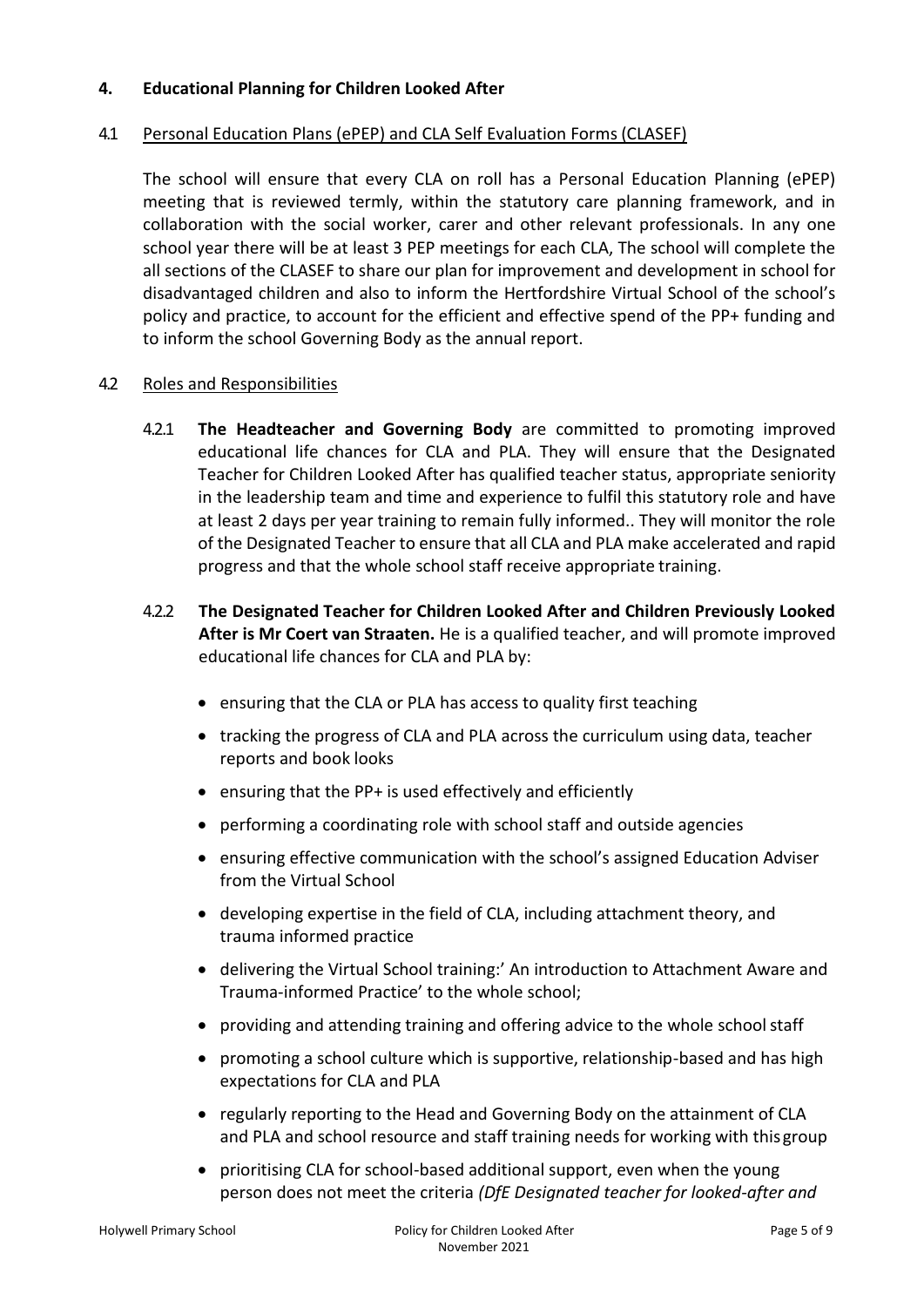*previously looked-after children Statutory guidance for local-authority- maintained schools carrying out duties for looked-after and previously looked- after children. 28th February 2018).*

- ensuring that CLA and PLA are not overlooked for positions of student responsibility within the school because of their care status
- completing the annual Strength and Difficulties Questionnaire (SDQ) of each CLA as requested, to inform their annual CLA health review.
- 4.2.3 **All staff** will promote improved educational life chances for CLA and PLA by:
	- reading this 'school policy' for CLA
	- attending relevant training, including the Virtual School toolkit training on 'Attachment Aware and Trauma Informed practice' (to be found on the Virtual School website: [www.hertfordshire.gov.uk/virtualschool\)](http://www.hertfordshire.gov.uk/virtualschool)
	- providing accurate information and data when asked by the Designated Teacher
	- referring to the Designated Teacher for advice
	- playing their part in creating an attachment and trauma–informed 'CLA-friendly' culture and securing rapid progress for CLA by ensuring that they benefit from any additional school-based support available

#### 4.3 Attendance

**School attendance procedures** reflect the specific needs of CLA and PLA to ensure good school attendance. Where there is a concern about attendance or punctuality the school will contact the carer, social worker and other professionals including the Virtual School, as an early intervention, as outlined in our attendance policy.

#### 4.4 Admissions/ Transitions

#### **School procedures to support CLA during admission and transition include:**

- prioritising CLA and PLA at the point of admission
- the swift transfer of information between schools that may include school visits and at times of transition, teaching at the previous school
- early identification of staff mentor and peer buddy
- additional support and planning for CLA and PLA at times of transition
- structured activities to 'say goodbye', in recognition of the impact of broken attachments and loss

#### 4.5 Additional Educational Needs

#### **All staff will work creatively to secure accelerated and rapid progress for CLA and PLA with additional educational needs by:**

• having high expectations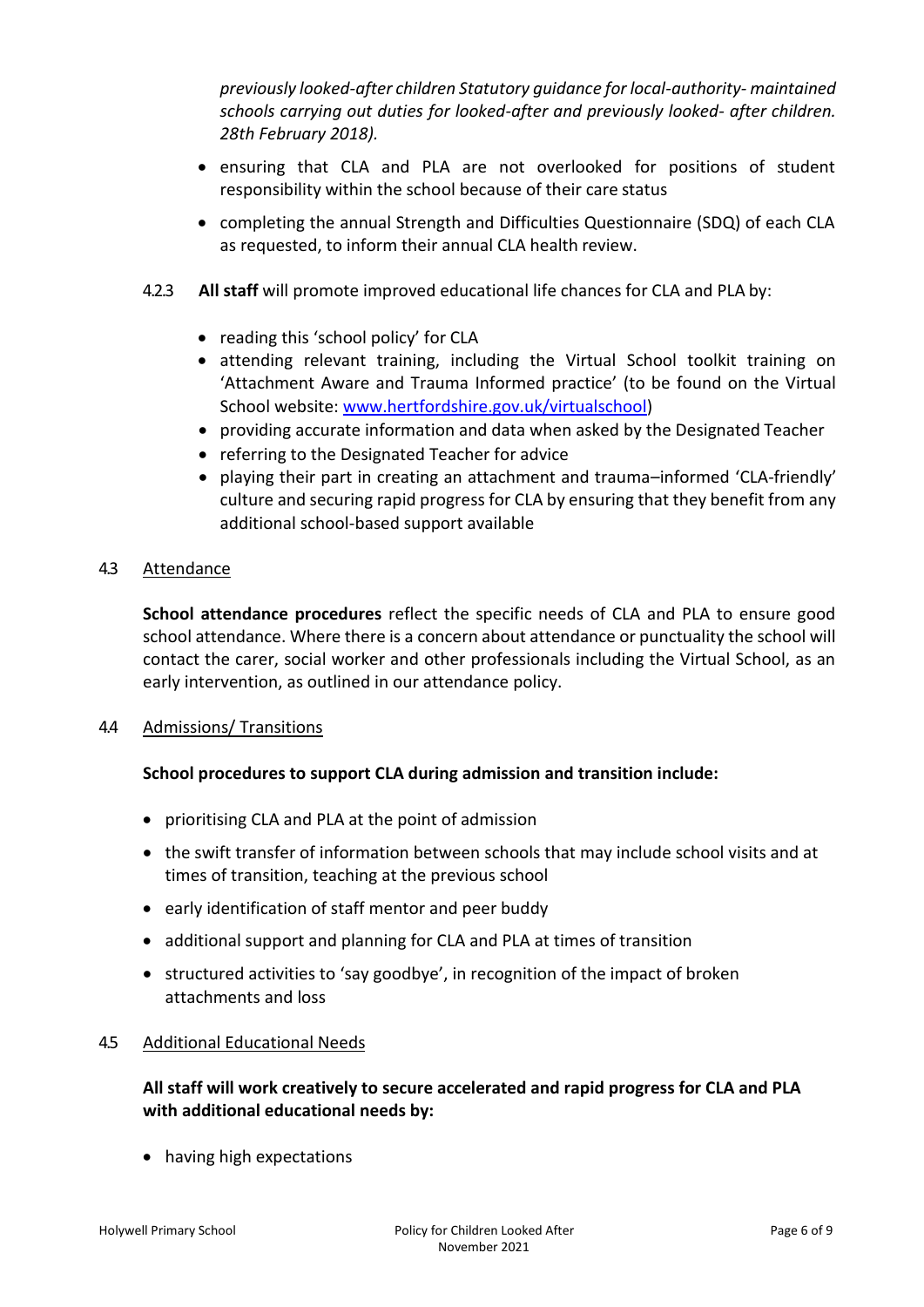- ensuring that they are prioritised for additional school-based support, even if they do not meet the criteria *(in line with the DfE Designated teacher for looked-after and previously looked-after children Statutory guidance for local-authority-maintained schools carrying out duties for looked-after and previously looked-after children. 28th February 2018).*
- ensuring that planning is coordinated, appropriate interventions identified and teaching to the plan is systematic; ensuring that any work undertaken by non-teaching staff has teacher over-sight *(in line with the Lamb Report, Dec '09)*
- ensuring that progress is regularly monitored and reviewed, against the targets set as agreed in the termly Virtual School visit, ePEP and CLASEF

#### 4.6 Special Educational Needs

# **All staff will work creatively to secure accelerated and rapid progress for CLA who have special educational needs by:**

- having high expectation of progress each academic year *(in line with the expectation set out in the ePEP and CLA-SEF)*
- ensuring that they are accessing school-based targeted support which is 'additional to and different from' the universal and additional needs provision *(in line with the SEN Code of Practice)*
- ensuring that all plans are coordinated, appropriate interventions identified, and teaching to the plan is systematic
- ensuring that progress is regularly monitored and reviewed, in line with the SEN Code of Practice
- ensuring that any work undertaken by non-teaching staff has teacher over-sight
- that with the school SENCO the EHCP review is held in a timely way with all relevant professionals invited and their views obtained.

# 4.7 Safeguarding

**School staff will be vigilant for any safeguarding issues which can impact particularly on CLA by:** familiarising themselves with the '*School Policy Guidance for Children in Care'* and following the school's child protection policy and the '*DfE: Keeping Children Safe in Education' (All staff) June 2019*, if there are any safeguarding concerns. <https://www.gov.uk/government/publications/keeping-children-safe-in-education--2>

#### 4.8 Alternative Provision

# **We will make every effort to ensure that any arrangements for provision alternative to daily attendance at school will be:**

- a plan that will retain the CLA on the roll of the school or clarify in writing which educational establishment will be responsible for essential reporting and accountable for the PP+
- an agreed part of the overall ePEP for the student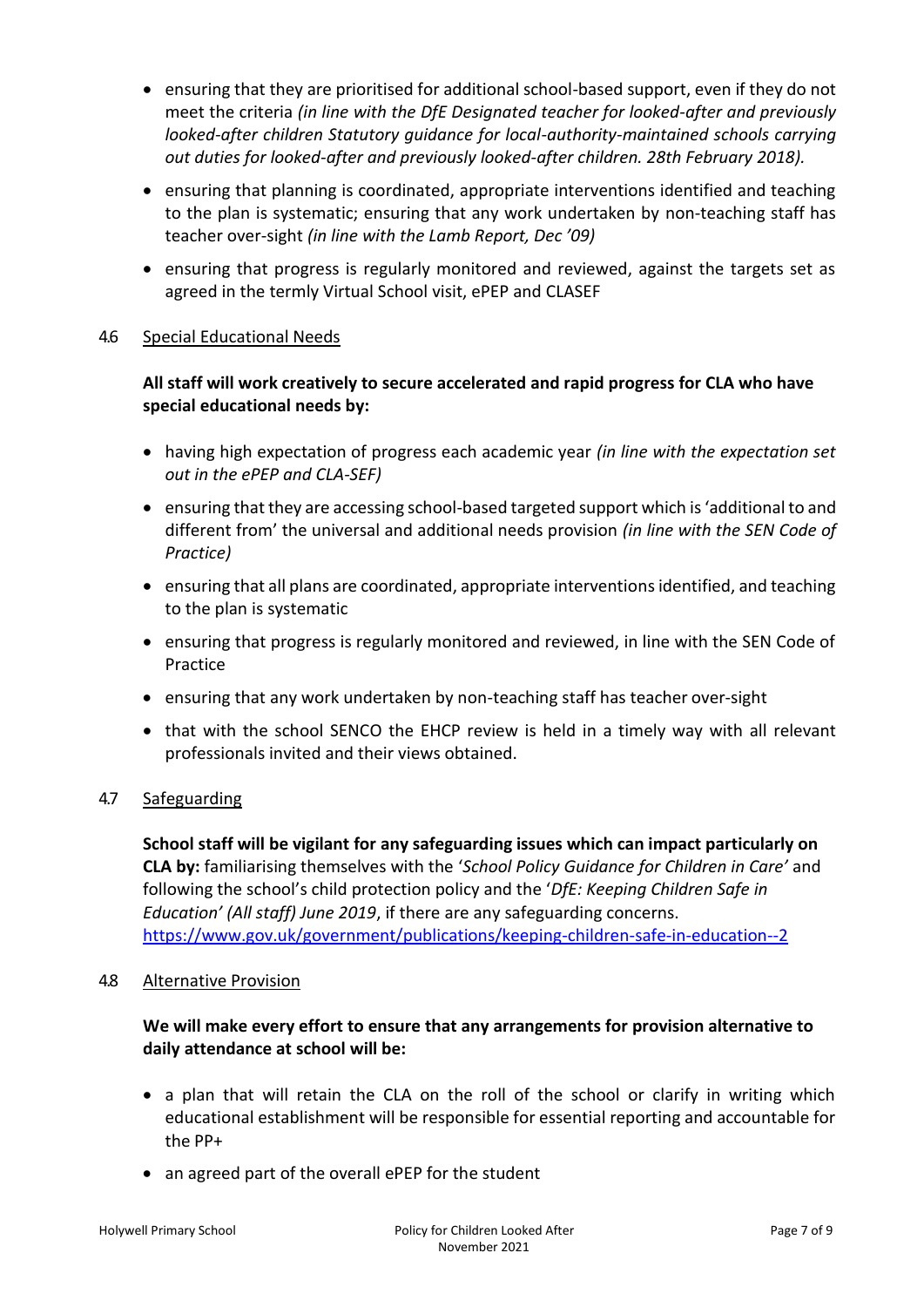- full time (25 hours) or contribute to full time attendance and be of high quality
- meet the educational needs of the CLA or PLA
- will provide the opportunity to make rapid progress in the course of study provided by the setting
- will be monitored regularly and that ePEPs will include the school and the alternative provider

#### 4.9 Exclusion

- 4.9.1 We have reviewed the school Behaviour Management Policy (September 2019) in line with the statutory guidance published in February 2018 (DfE Designated teacher for looked-after and previously looked-after children Statutory guidance for localauthority-maintained schools carrying out duties for looked-after and previously looked-after children. 28th February 2018).
- 4.9.2 We will make every effort to avoid excluding a CLA, in recognition of the increased risk this poses in terms of them quickly disengaging from the school, due to their early experience of broken attachments and loss. Before acting, we will discuss the rationale for exclusion with the assigned Education Adviser from the Virtual School.
- 4.9.3 If there is no option other than exclusion, then we will make every attempt to reduce the number of days of the exclusion.
- 4.9.4 To avoid excluding a children looked after or previously looked after we will follow the school's Behaviour Management Policy including using STEPs guidance and procedures.
- 4.9.5 School procedures are in place to reduce the risk of exclusion of CLA and PLA. CLA and PLA with special educational needs should have exclusion as a behaviour management action as a last possible resort (Regulation 4(1)(c) of the Equalities Act 2010 which means that a head teacher could only lawfully exclude a child for a reason relating to their disability, even a disability that results in the child having a tendency to physical abuse, if reasonable adjustments have been made).

#### 4.10 Multi-Agency Working

**School staff will make every effort to** develop positive professional relationships with colleagues from other agencies and facilitate their work. This will enable colleagues to successfully perform their roles and positively impact on the education and wider needs of CLA and PLA.

#### **5. Monitoring and review**

- 5.1 The Headteacher, Designated Teacher and Governing Body will ensure that all staff are briefed on the Statutory Guidance and practice outlined in this policy.
- 5.2 This policy will be reviewed annually or earlier if necessary.